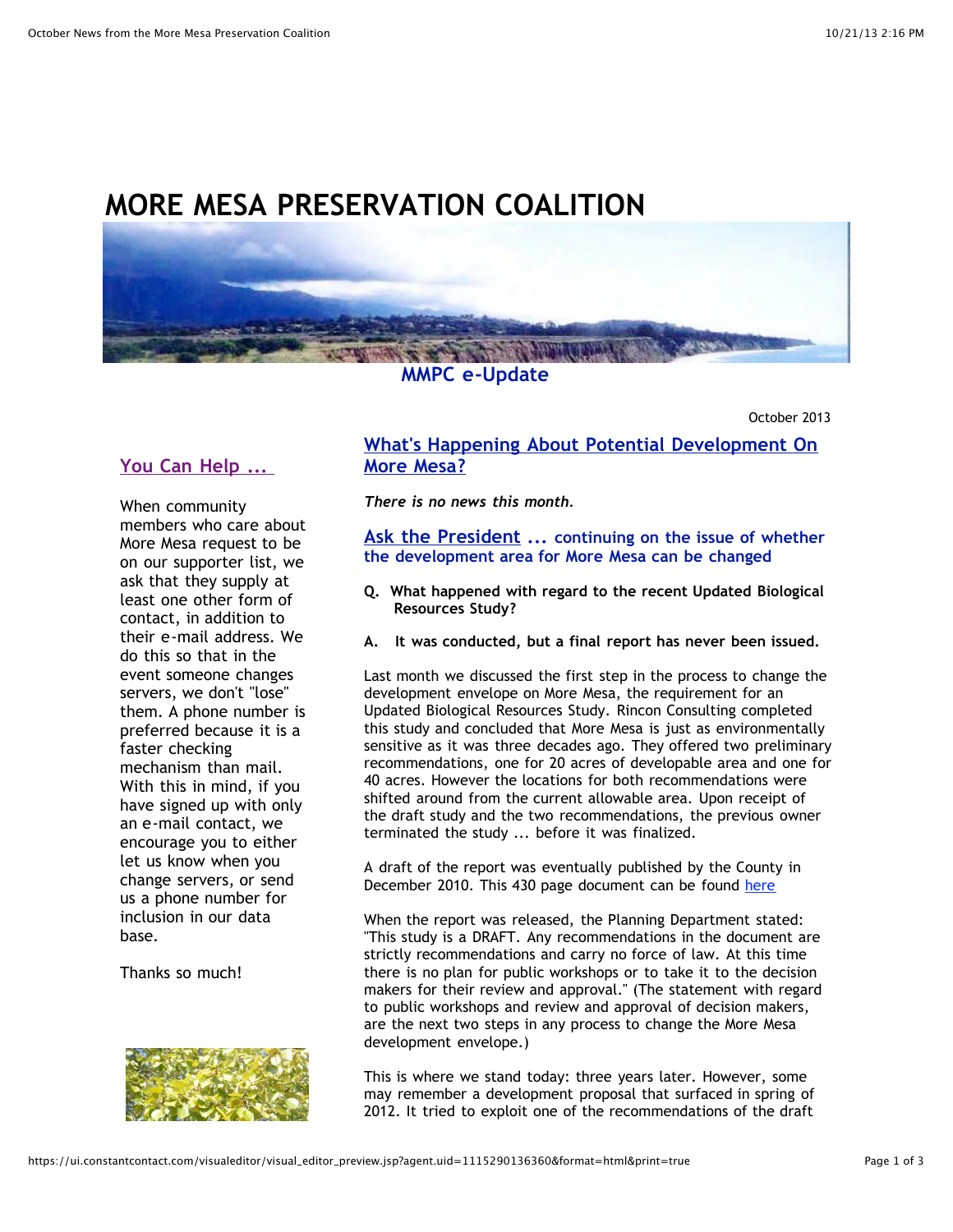

Cottonwood Leaves in Autumn

as legally binding, when it obviously was not. **The approved development area remains as per the map below.**

### **This Month on More Mesa ... it's fall**

Those who don't live in our beautiful Santa Barbara area often make a big issue of the fact that they love the changing seasons, and note that we don't have them here. We all know we do, but the changes are subtle and you have look more closely to be aware of them. For example, one of the family of our native trees, one less represented on More Mesa, is the Black Cottonwood. There are three very large, visible and spectacular examples of these deciduous trees on the eastern side of More Mesa, just south of the Cyprus grove. And if you look at the area surrounding these three giants you will see that there are also a sizeable number of younger Cottonwoods, creating a small, delightful Cottonwood grove. Now, in Autumn, the round distinctive leaves of the Cottonwoods are turning yellow and beginning to fall. The trees will be bare throughout Winter, with leaves reappearing again in late February or early March ... our Spring. There are indeed seasons on More Mesa!



Cottonwood Grove

*It is the mission of the More Mesa Preservation Coalition to preserve More Mesa, in its entirety, for all times. We've been at it since 2000.*